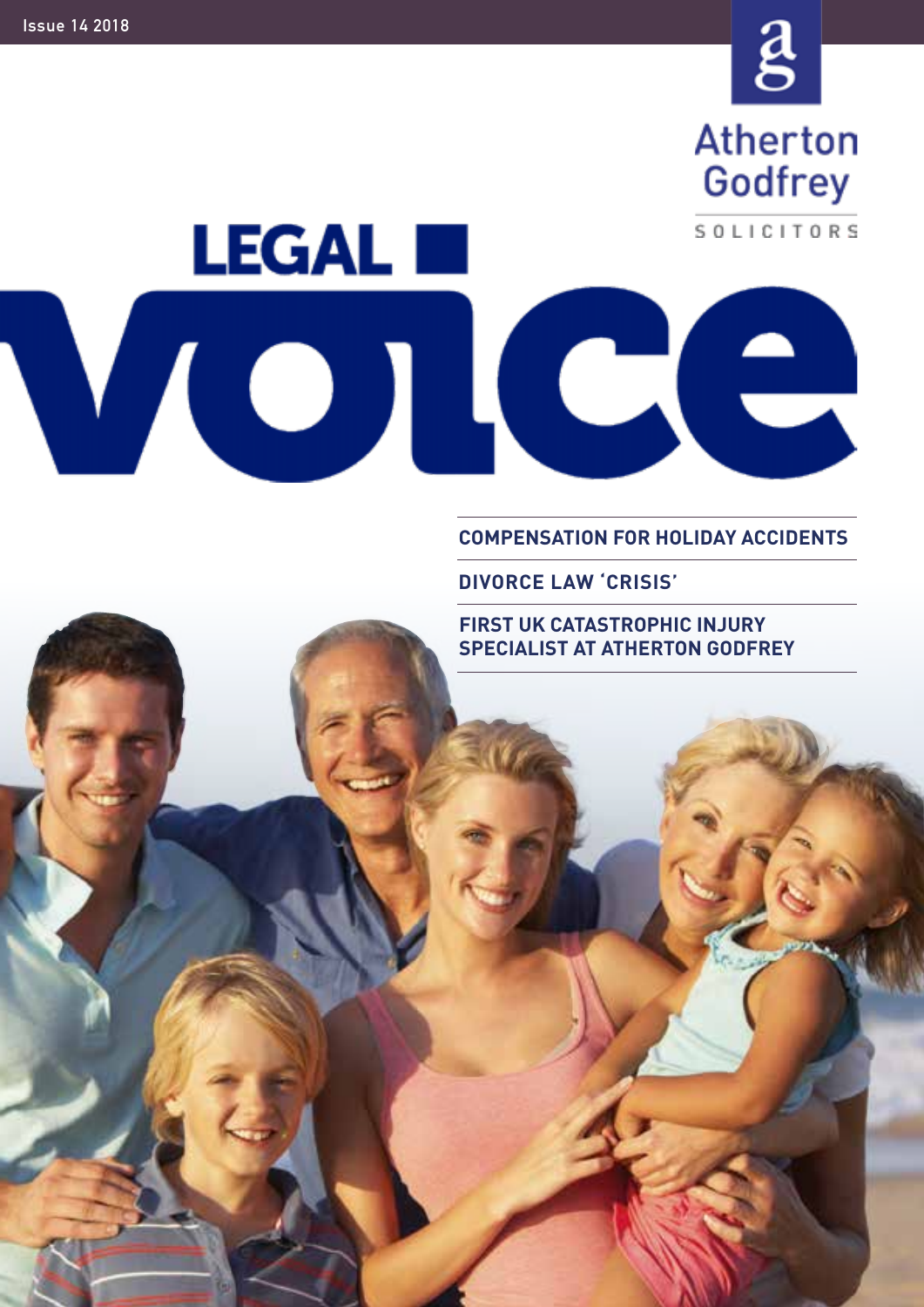# **Hello**

### Welcome to the latest issue of Legal Voice.

#### Have you seen our website? Take a look - **www.athertongodfrey.co.uk**

We are in the middle of the holiday season, and whilst I really hope yours is going well – the majority do of course – if you are one of the unfortunate ones whose holiday is spoiled by an accident, read the article in this issue of Legal Voice – you might find that you are entitled to claim compensation, even if the accident was overseas.

The big story of the year is, of course, Prince Harry's marriage to Megan Markle. A great day for a great couple. Harry didn't sign a prenuptial agreement, but there are many reasons why others should. Read on to find out more. Still on family law, there is other news, including some important findings from the Supreme Court that could have an impact on the future of marriage, civil partnership and divorce law.

There is much more in this new issue, including John McQuater becoming the first Law Society catastrophic injury specialist – congratulations John, Doncaster council's latest way of bringing and end to rogue landlord tactics and why Solicitors for the Elderly says we are heading for an 'incapacity crisis'.

I hope you enjoy reading this issue of Legal Voice.

Don Birl

**Don Bird** Senior Partner

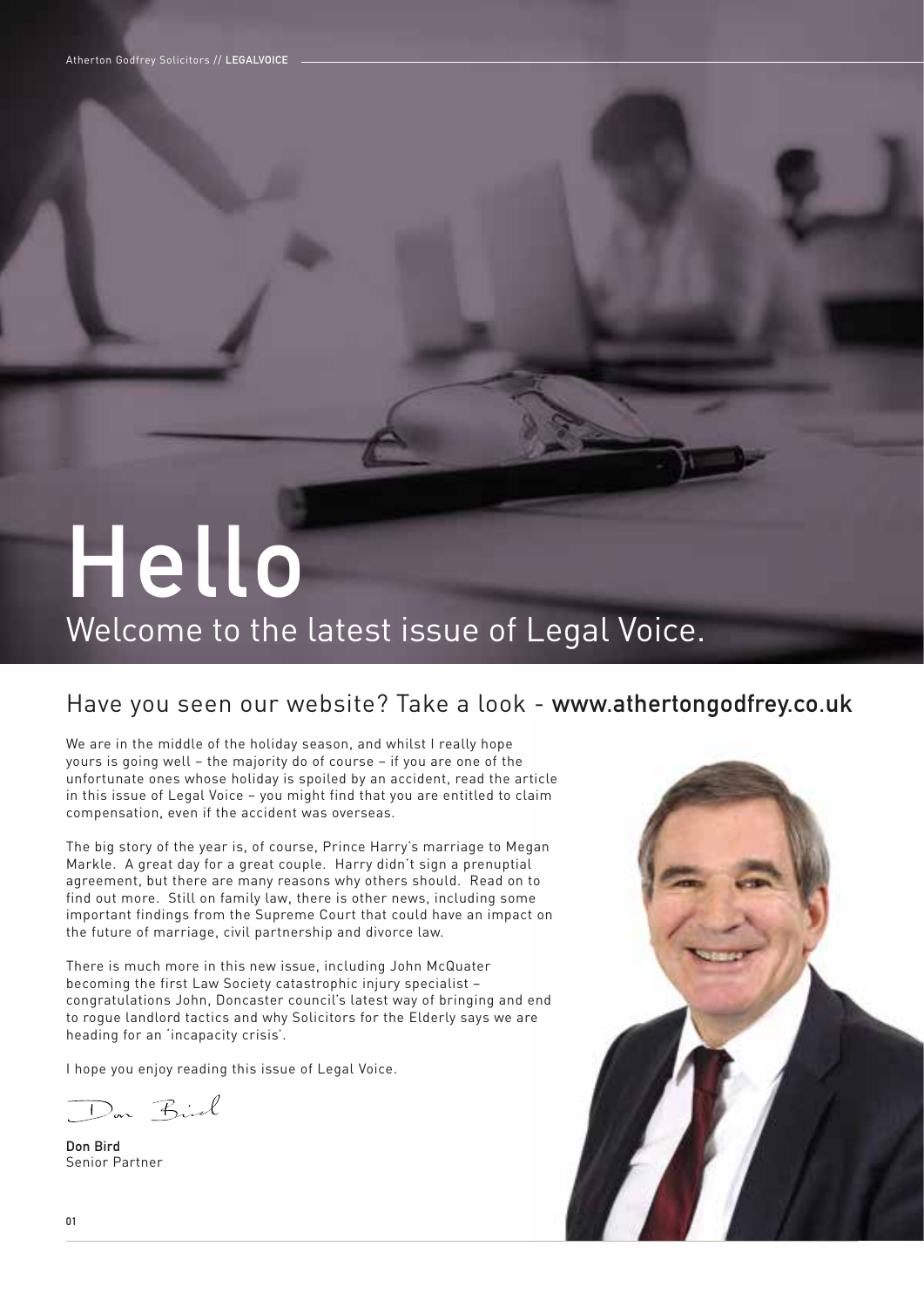# **Divorce 'crisis' after Supreme Court forces woman to stay married Family**

There are widespread calls for Parliament to urgently look at reforming current divorce law to introduce a form of no-fault divorce following the Supreme Court's failure to support Tini Owens' desire to divorce her husband.

The Supreme Court's judgment came as a surprise to everyone, including most of the legal profession, and of course a big disappointment to Mrs Owens who says that her 40 year marriage has been 'loveless'.

The case has been extremely high profile since the original family law judge refused Mrs Owens' divorce petition in 2015.

Mr and Mrs Owens, now aged 80 and 68 respectively, married in 1978. They have two grown up children and are both wealthy after Mrs Owens supported her husband whilst he built up the family business. Mrs Owens left the family home, which is a mansion in Gloucestershire, in February 2015. She filed for divorce later that year, citing unreasonable behaviour and saying that she could not live with her husband any more. She made several allegations against her husband, including that he prioritised work over home life, treated her without love and affection, was moody and argumentative, disparaged her in front of others and she felt unhappy, unappreciated, upset and often embarrassed.

Mr Owens denied the allegations, suggesting that the reason she had petitioned for the divorce was that his wife wanted to carry on with an affair that she was having at the time, and that the man with whom she was having the affair was adversely influencing her. He said that he and his wife had learned to 'rub along'. Defended divorces are actually very rare. In 2016, of the 114,000 divorce petitions raised, only 800 were defended. Surprisingly the Owens' divorce was denied.

Mrs Owens appealed, but the Court of Appeal also denied the divorce. She was allowed to appeal to the Supreme Court. The appeal was heard in May this year and on 25th July, the Supreme Court also denied the divorce, although reluctantly. Judges said that they could do nothing but apply current law, even though they were uneasy with their decision. President of the Supreme Court, Lady Hale, said that, whilst it is for Parliament to change the law, and not courts, she found the case troubling. She was critical of



the original trial, saying it had not been "set up or conducted in a way which would enable the full flavour of his (Mr Owens') conduct to be properly evaluated".

Family law organisation, Resolution, which intervened in the case, is now calling upon government to reform family law in England and Wales. Nigel Shepherd, past chair and a campaigner for no-fault divorce, said that the Supreme Court's action "confirms there is now a divorce crisis in England and Wales, and the government needs to take urgent action to address it".

Don Bird, head of family law at Atherton Godfrey says "The result is extremely disappointing and means that thousands of divorcing couples will continue to have to attach blame to their divorce petitions, even when it is not necessarily fair to blame one party or the other, as they see it as the quickest way of getting out of an unhappy marriage. I hope that today's ruling proves to be the catalyst that we need to move toward reforming family law, bringing it up to date and introducing a way of divorcing without attaching blame."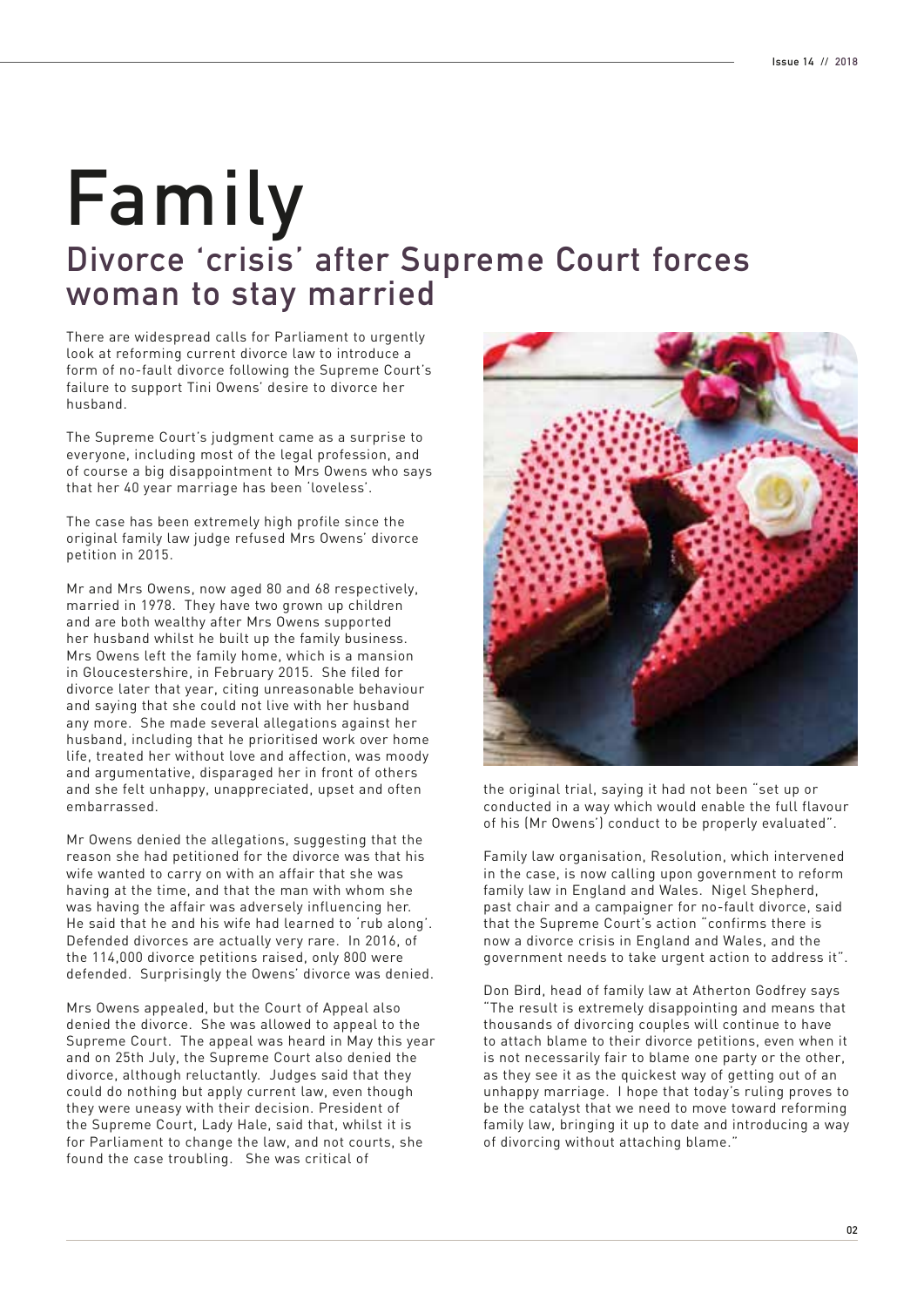

# **Is the way open for heterosexual couples to enter into civil partnerships?**

Recently, the Supreme Court found that a couple's rights under the European Convention on Human Rights have been breached by not allowing them to enter into a civil partnership.

Same sex couples currently have a choice in how they formalise their relationships. Under the Marriage (Same Sex couples) Act 2013 (MSSCA), same sex couples can get married. They can also enter into a civil partnership under the Civil Partnerships Act 2004 (CPA). The latter is not available to different sex couples. Heterosexual couple Rebecca Steinfeld and Charles Keidan have argued that this discriminatory.

Rebecca and Charles have a long term relationship and two children. They want to formalise their relationship, but not with marriage, which they see as historically patriarchal. They say they have an equal relationship and that they want to raise their children 'as equal partners' and feel that a civil partnership sets the best example of this.

They launched a legal challenge to what they saw as the inequality of the CPA in 2014, after already trying to hold a ceremony in Chelsea Town Hall and being turned away.

The challenge was heard in the High Court in 2016 and it failed. It failed again in the Court of Appeal in 2017, but the couple were given permission to take their appeal to the Supreme Court.

The Supreme Court judges unanimously supported Rebecca and Charles and said that the government should have eliminated the inequality caused by the CPA by abolishing it when the MSSCA came into force in 2013, or extended the CPA to apply to different sex couples immediately.

Whilst the judgment does not mean government is obliged to change the law, it is hoped that it will be more encouraged to do so.

Don Bird, senior partner and head of Atherton Godfrey's family law team says "This is a significant step forward for those who have long argued that the inability of couples of the opposite sex to enter into a civil partnership was an unfair anomaly, creating injustice in the system. It is pleasing to see that the Supreme Court agree and we hope that government will now act quickly to remedy this."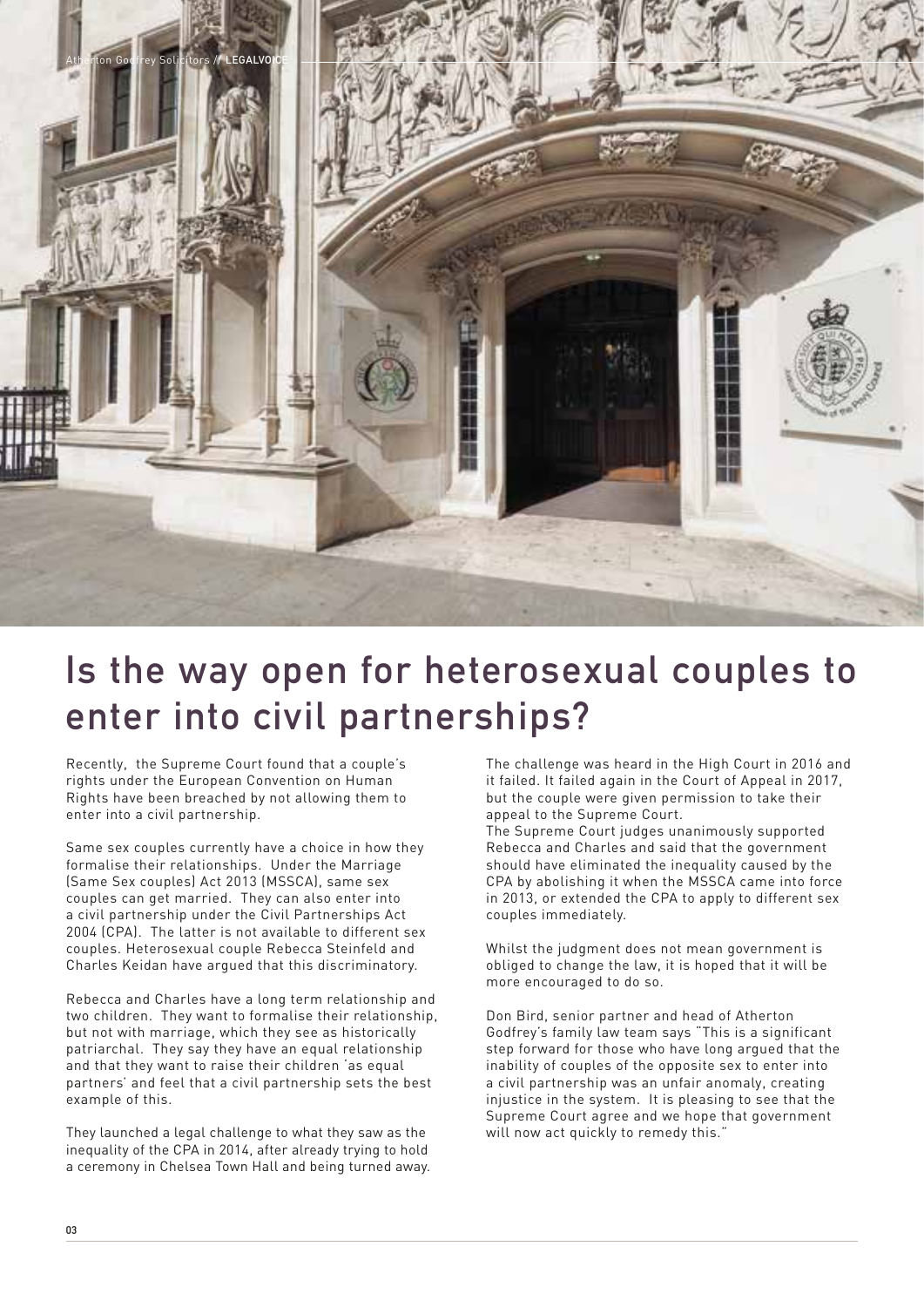#### **Victims of domestic violence to be spared trauma of cross-examination by abuser**

As part of new government proposals on how victims of domestic abuse should be treated in court, survivors should no longer have to come face to face with their abuser in court proceedings.

"It is a matter of urgency that the government prioritises the implementation of the ban on this abhorrent practice, be it through the Courts Bill or the Domestic Violence and Abuse Bill," Katie Ghose, chief executive of Women's Aid said. "Survivors must be able to safely access justice, in both the criminal and family courts, in their escape from domestic abuse."

Former home secretary, Amber Rudd, said the government is looking at enabling survivors of abuse to give evidence behind a screen or via video link, as can currently happen in rape and modern slavery cases. Also, with two women being killed by a current or former partner each week in England and Wales, Ms Rudd's promise that the government is committed to ensuring that no one who needs a place at a refuge is turned away, has been welcomed.

Recent relaxation of legal aid evidence requirements, such as the scrapping of the five year time limit for evidence and widening the range of people from whom evidence can be gained, means that more people will be able to access the financial help they need pursue their abusers.

If you are the victim of domestic abuse and are the subject of ongoing family court proceedings, our family law experts can help. We may also be able to help if you have previously been denied legal aid due to lack of evidence. Please contact our specialist family law team now.

### **Harry decides against a prenuptial agreement**



Like his mother, father and brother, Prince William, before him, Prince Harry decided against signing a prenuptial agreement to protect his estimated £30 million pound fortune in the event of a future separation from Meghan Markle. He believes, like many, that he has married for life.

Unfortunately, life doesn't always turn out as we expect, and we can be left vulnerable in the future if we have assets that we wish to protect – and don't. It is fair to say that prenuptial agreements are not right for everyone, and some say they are the preserve of the rich. However, they can be particularly useful for modern day couples who are on their second or third marriage, for example, or those who are looking to protect a business or inheritance.

A prenuptial agreement (sometimes called a prenup or premarital agreement) or pre-civil partnership agreement, is an agreement made before getting married or entering into a civil partnership. It sets out how the couple want their assets to be dealt with in the event their marriage or civil partnership breaks down.

Although prenuptial agreements are not automatically enforceable in law at present, courts are giving increasing weight to them, provided they meet a number of requirements, which include both parties having given full financial disclosure and having taken separate legal advice. Also, they must have been drawn up and signed in advance of the marriage or civil partnership - preferably at least one month before.

Atherton Godfrey's specialist family lawyers can draw up your prenuptial agreement, ensuring that is as strong as possible and has the best chance of being accepted should the need come. We can also offer confidential advice in advance of making an agreement.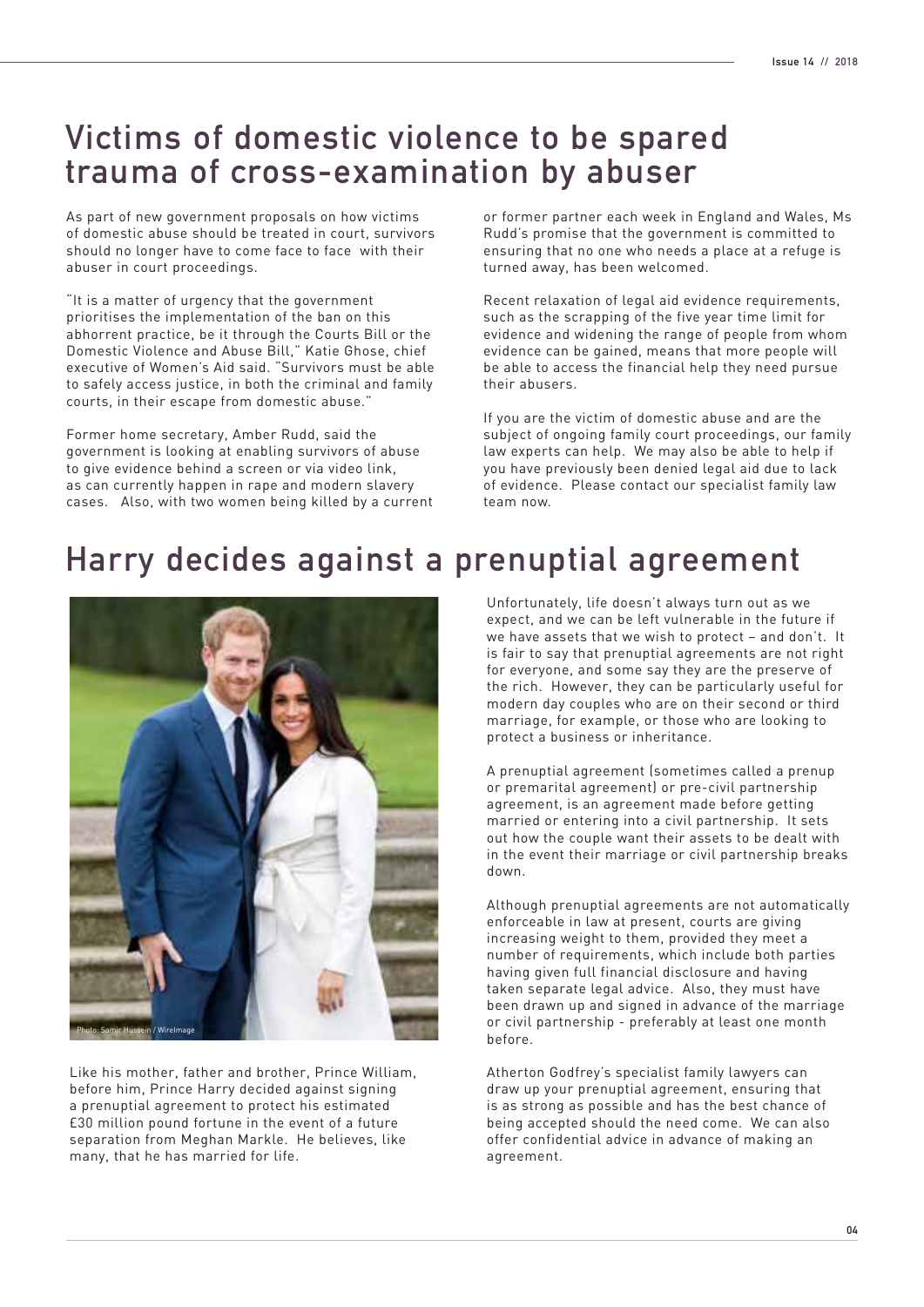# **Personal Injury**



#### **First catastrophic injury specialist in UK**

John McQuater, partner and head of Atherton Godfrey's litigation team, has become the Law Society's first catastrophic injury accredited practitioner.

Catastrophic injuries are life changing and can include birth injury or trauma, spinal cord injury, traumatic brain injury, amputation, psychiatric injury or severe burns. Due to the nature of the injuries and the devastating impact on people's lives, claims attract high levels of compensation, often in excess of £500,000, and can involve periodical payments being made over a lifetime.

The complex award structure makes it crucial that the solicitor has the expertise to understand medical terminology and is able to correctly value the claim so that it includes the loss of past and future earnings, the cost of care and rehabilitation, and any equipment or adaptations that may be needed to the home.



**John said:**

 **It's a traumatic time for everyone when someone has been involved in a catastrophic injury. This accreditation takes some of the stress away by giving those involved the confidence that their solicitor has a firm grasp of all issues and the expertise to help them obtain justice.**



#### **Holiday accidents – can you claim**

It's that time of year again when many of us are off, or have been, on our holidays, expecting an enjoyable time. For the majority of the 30 million British people who travel the world each year, that is exactly what they get. However, holiday accidents are on the increase, with almost 4,000 people coming home each year ill or injured.

Making a claim for an accident or injury that has happened abroad can be difficult, as the claim has to be made in the country where the incident occurred. However, if you are injured, or become ill whilst on a package holiday, where you booked the flight and accommodation together, we can help you make a claim against the package provider under the Package Tours Regulations 1992. These claims are brought in the UK under English law and there is a proper assessment of the costs incurred, such as living expenses, loss of income, rehabilitation or adaptation costs and medical treatment.

Accidents and illnesses often occur overseas as health and safety standards can be much lower in foreign countries than they are in the UK and poor standards of maintenance or hygiene can often take the unsuspecting holidaymaker by surprise. If you take care and follow guidance given for the country you are visiting, you will probably have a very good holiday, but if you do have an accident, are injured or become ill, make sure you let the holiday firm know (via your representative if available), tell the hotel, and make sure it is recorded, and contact your insurance company for advice. Keep full details of the accident, including photographs, medical reports if you visit a medical professional, and any receipts. When you get home, contact our holiday claims solicitors, who have successfully claimed thousands of pounds in compensation for many British holiday makers, as soon as possible.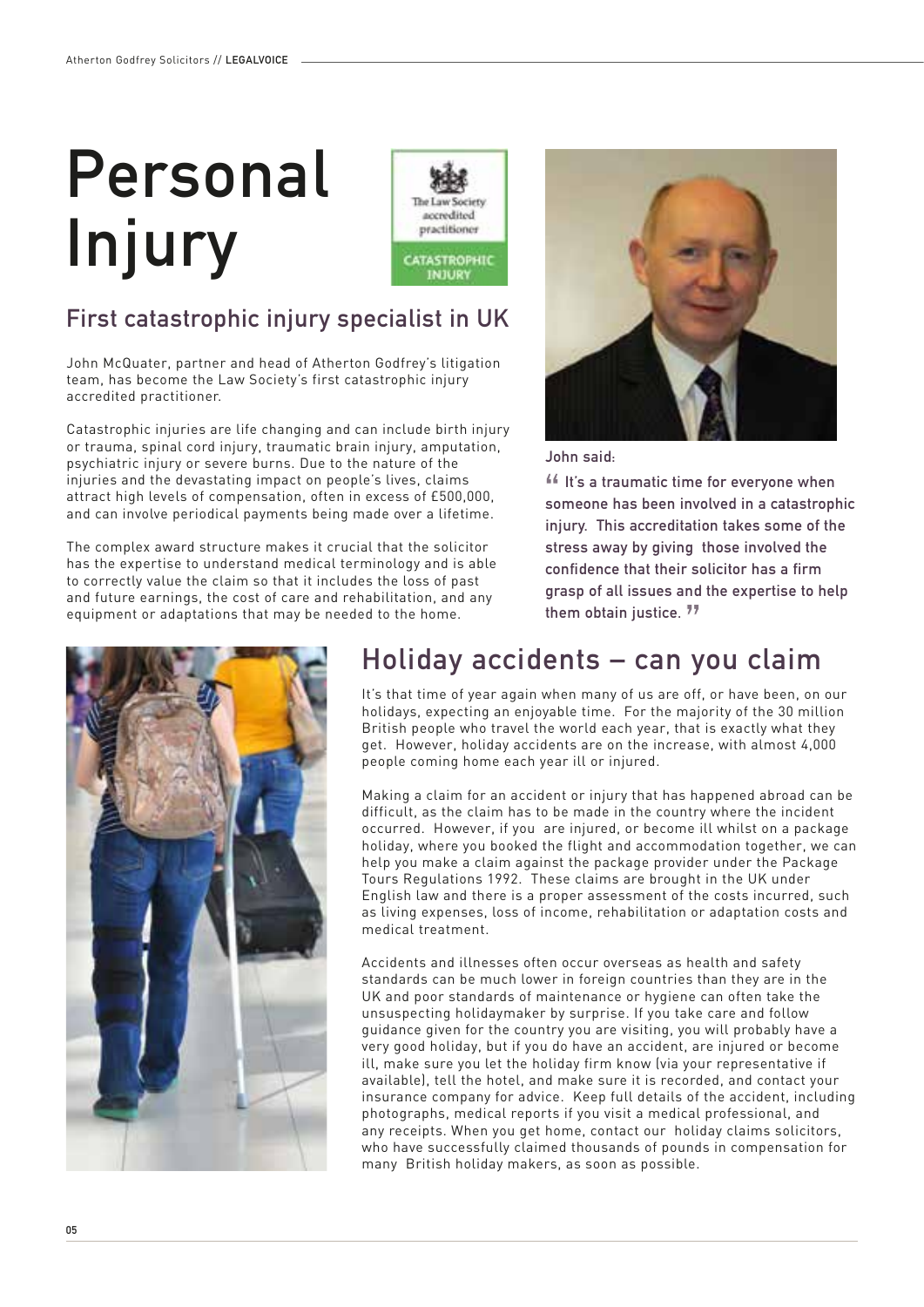#### **Accidents at work**

Employers have a duty to ensure that the health, safety and general welfare of their workers are protected whilst at work. There are certain laws, such as the Health and Safety at Work Act 1974, which set out exactly what an employer must do. This Act imposes obligations on employers to ensure that their employees and others are not exposed to risks to their health or safety, as far as is reasonably practicable. It also obliges employers to comply with EU directives and authorises approved codes of practice in various trades.

Also, following the Wilsons & Clyde Coal Co. v English case in 1938, employers are also bound to exercise due care and skill in ensuring that they have competent staff, adequate plant and equipment, a safe system of work and safe premises.

According to the Health and Safety Executive, just over 600,000 non-fatal workplace accidents were self-reported by workers in the year 2016/2017. The majority of these were slipping and tripping accidents (29%) and lifting and handling accidents (22%). The HSE also reports that there are around 72,000 nonfatal injuries reported each year in the human health and social work activities sector. 25% of these are caused by lifting and handling.

If you have an accident at work, you can make a compensation claim for your injuries and any losses that result from those injuries, such as loss of earnings and medical treatment or physiotherapy. Your employer will be liable for the accident, and therefore to pay you compensation, if it can be proved that the injury was reasonably foreseeable, or it happened as a direct consequence of a breach of your employer's obligations. Your employer is also liable for the actions

of all members of staff. Therefore, you can still pursue your employer for compensation if it can be established that an employee who is responsible for your accident or injury was acting in the course of their employment.

Many people who have accidents at work think that they cannot continue to work for their employer if they want to make a compensation claim. This is not true. Remember, your employer will have insurance against such accidents and, in most cases, it will be this insurer who makes the compensation payment. If you are still working for the employer where your accident occurred, you can make a claim and your employer cannot dismiss you, or prejudice you in any way. There are laws that protect you from this.

What should you do if you have been injured at work?

- 1. Make sure the accident is reported in the accident book and make a note of the details and date of your accident.
- 2. If you can, take photographs of the accident scene and your injuries.
- 3. Take note of any witnesses to the accident.
- 4. Make an appointment to see your GP or visit the hospital and make sure you give a full and detailed description of how you sustained the injuries.
- 5. If you are unable to work due to your injuries, make sure that you send sick notes to your employer on time and follow any procedures for reporting absences.
- 6. Keep any correspondence you have with your employer about the accident.
- 7. Keep any receipts for painkillers, travel or other expenses incurred because of your accident.

**Call Atherton Godfrey to discuss making a compensation claim for your work place accident or injury and any losses resulting from it.**

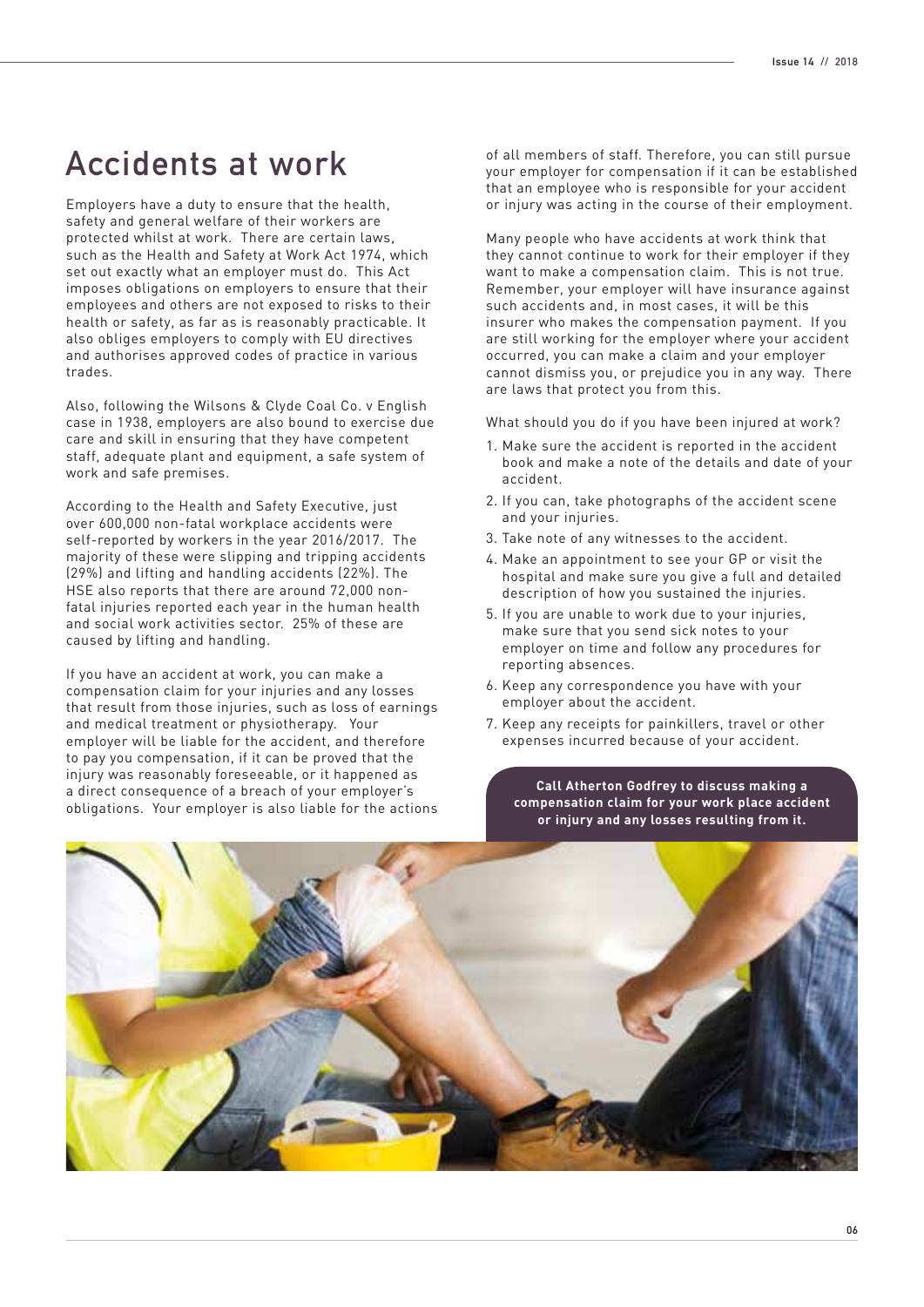## £30,000 for care assistant who suffered injury at work

Atherton Godfrey's associate solicitor, Maria Houghton, won £30,000 for a woman who worked in the care industry.

Maria's client worked as an assistant at a care home in London and was injured when a patient fell heavily onto her right hand side. Following the accident, she suffered a frozen shoulder and was in severe pain. She had to take six weeks' sick leave before returning to work wearing a shoulder support. A risk assessment was carried out and she was told to work as part of a pair with someone and to tell them if she couldn't cope with people who needed more physical support.

Our client then suffered a further accident, about nine months after the first one, when another patient pulled on her shoulder. She was given morphine for the pain following this accident and told that she had impingement syndrome and had torn her rota cuff. When she returned to work, she was transferred to lighter duties as a receptionist and had to take a pay cut.

Our client worried about her future due to her inability to do the care work in which she has experience, her lack of transferable skills and her sickness record created by these two accidents. She contacted Atherton Godfrey to see if she could claim compensation for her accident. Maria pursued the care home, which disputed liability. However, once Maria had issued court proceedings, the care home decided to negotiate and Marie was able to secure a settlement figure of £30,000 before the case went to court.



# **Medical Negligence** Delay in cancer treatment putting patients at risk

Figures provided by the government recently show that people's lives are potentially being put at risk due to delays in providing cancer treatment.

Official targets in England are for 85% of patients to begin treatment within 62 days of suspicion of a cancer diagnosis, whilst in the rest of UK the target is 95% of patients. Unfortunately, nowhere in the UK has achieved these targets in the last two years. More than one in six patients are waiting longer than the 62 day target to start potentially lifesaving treatment.

Delayed treatment can affect the chance of recovery and can also cause unnecessary distress and worry for cancer sufferers and their families.

Reasons given for the delays are:

- an increase in the number of patients with cancer
- increasing pressure on the NHS caused by lack of beds and staff shortages

Macmillan Cancer Support has described the situation as extremely dispiriting and a government spokesman has said that the delays are not acceptable. It is unclear how many people may have lost their lives or had their chances of recovery affected as a result of delays in treatment.

If you feel that you, or a family member, have suffered as a result of delays in providing treatment and would like advice about the possibility of making a claim, please contact our experienced medical negligence team now.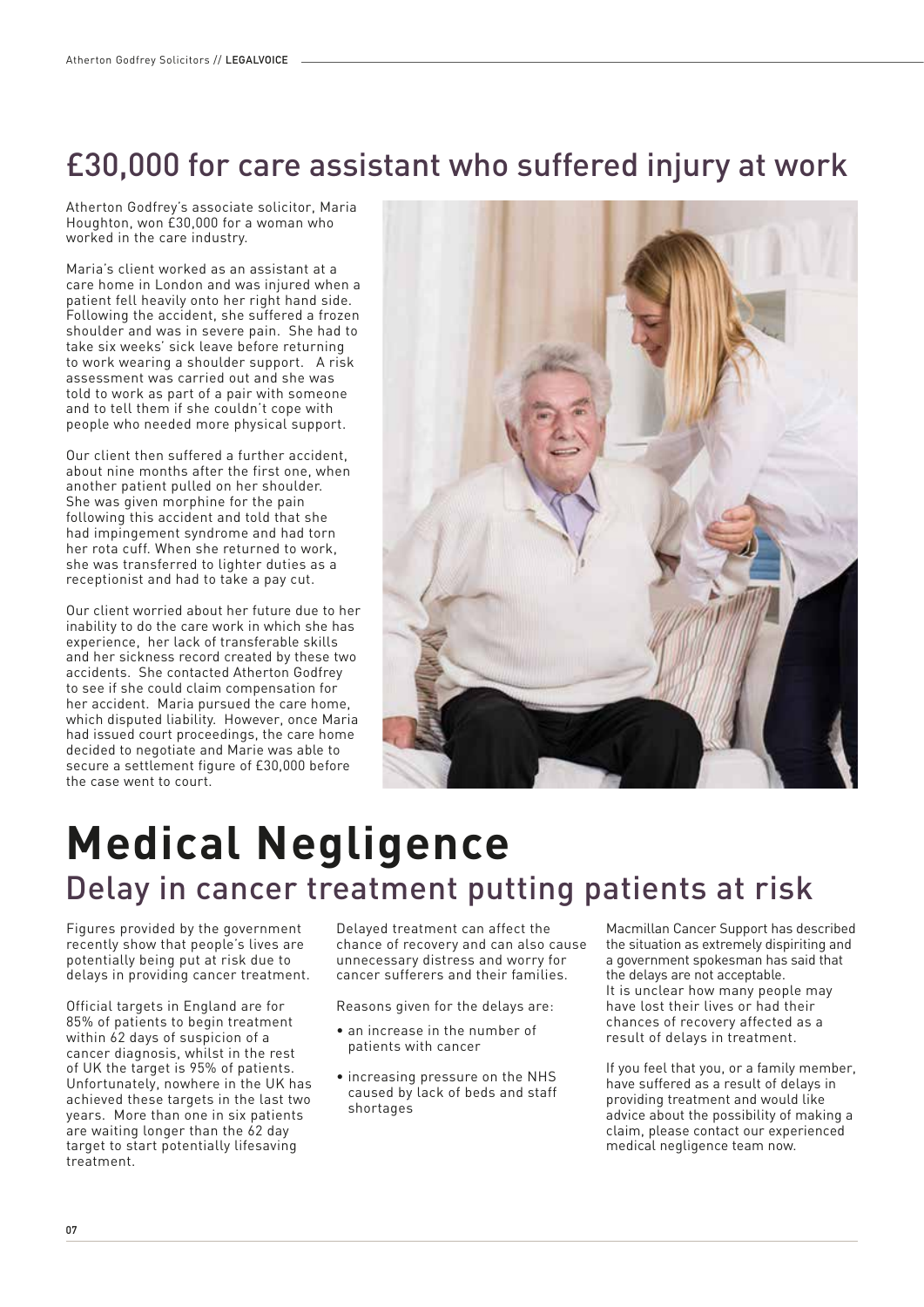# **Property**

#### **Fines for rogue landlords in Doncaster**

Doncaster council is to introduce fines of up to £30,000 as an alternative to prosecution for landlords who are found to be managing their properties badly.

4.5 million households live in private rented accommodation in England. The majority of landlords are good and provide decent, well maintained homes, but there is a small minority of rogue, criminal landlords, and these are the ones that Doncaster council, and other local authorities across the country, wish to tackle.

The ability to raise the fines actually became law in April 2017, when the Housing and Planning Act 2016 came into force, giving local authorities the power to issue the penalties to private landlords who disregard their health and safety obligations. In some cases, landlords may find themselves with multiple £30,000 fines, as penalties can be issued for individual properties under a range of

offences, including overcrowding, breach of banning orders, non compliance with improvement orders and regulations relating to houses in multiple occupation (HMOs) and selective licensing. Letting agents can also be prosecuted for some offences, including failing to obtain a licence for a licensable property.

The local housing authority can retain the money it receives from these fines, as long as it is used in relation to enforcement activities in the private rented sector.

Tracie Croft, specialist in landlord law at Atherton Godfrey, commented "Whilst these problems are more likely to crop up with landlords who are new to the buy-to-let sector, it is very important that all landlords do not underestimate the powers the council has under these regulations. Previously, the council would have had to apply to the court and a judge would have ruled on an order; giving the landlord the opportunity to defend himself. However, private landlords are now operating in a very different world where the local authority can issue the civil penalty and act without court approval."





# **Stop Press**

John McQuater has been shortlisted for two awards in this year's Yorkshire Legal Awards: 'Partner of the Year' and 'Yorkshire Lawyer of the Year'. Winners to be announce in October.

The Yorkshire Legal Awards ITE

**SHORTLISTED** 

The Yorkshire Legal Awards 1118

**SHORTLISTED** 

PRESS • STOP PRESS • STOP PRESS • STOP PRESS • STOP PRESS • STOP PRESS • STOP PRESS • STOP PRESS • STOP PRESS • STOP PRESS • STOP PRESS • STOP PRESS • STOP PRESS • STOP PRESS • STOP PRESS • STOP PRESS • STOP PRESS • STOP P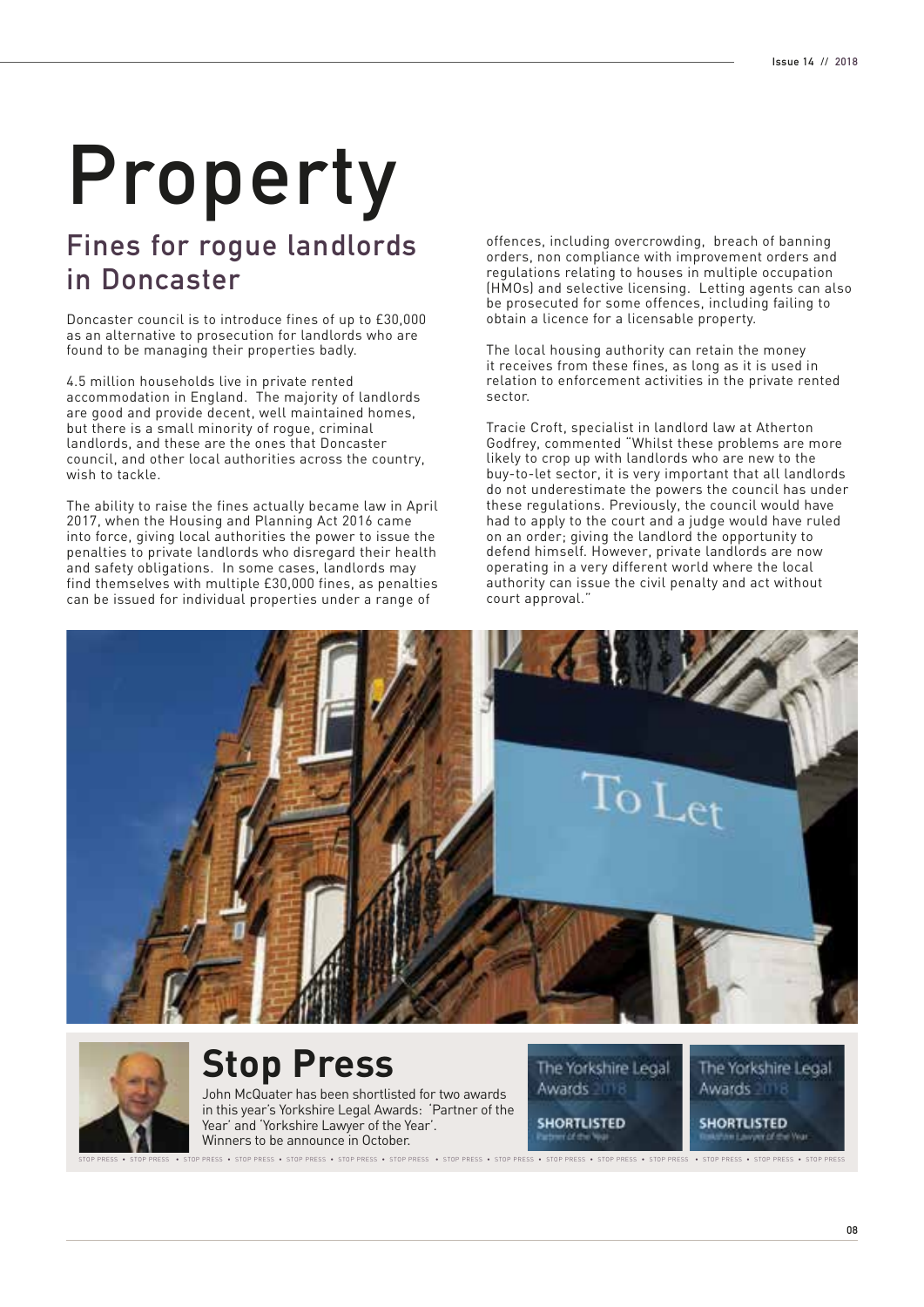# Drop in the value of 'Bank of Mum and Dad'



Despite research by Legal and General (L&G) showing that the number of children who will get a loan from their parents to buy their home will increase to 27% in 2018 – up from 25% last year – the actual amount loaned will actually drop 17% from £21,600 last year to £16,900 this year.

Around 317,000 parents (3% increase on last year) are likely to contribute around £5.7 billion (down from £6.5 billion last year) to their children's homes this year, with the under 35's being the biggest beneficiaries. One in four children are likely to get financial assistance from their parents, but when it comes to the under 35s, this is one in three. Interestingly, around 20% of home buyers aged 45 – 55 are also receiving help from their parents.

# **Wills, Estates and Planning for Later Life**

#### **Is inheritance tax payable on holiday lets?**

Investments in land, where property is rented out, don't generally qualify for business property relief, but if the property is held by an individual and it is classed as a business asset, inheritance tax might be reduced. A recent case has suggested that those owning holiday lets may, in some circumstances, be able to claim inheritance tax relief.

Mrs Graham died in 2012 and at the time of her death owned Carnwethers, an old farmhouse on the Isles of Scilly. The property was Mrs Graham's home but also contained a number of self - catering holiday lets.

Mrs Graham's executors successfully argued that the provision of services by Mrs Graham and her family meant that they were a trading business and therefore inheritance tax should not be payable on the value of the property. The services provided included tea, biscuits, and sometimes cake, on arrival, help and advice for guests about the local area, help with organising events and the provision of home-made marmalade.

It was concluded that the business was not one that consisted wholly or mainly of holding investments and therefore was not chargeable to inheritance tax.

Each case will depend on its facts and it is essential to get expert advice to ensure the maximum value from your estate passes to your intended beneficiaries. Whilst the provision of home-made marmalade might be taken into account, it is unlikely to be the only point on which the case is decided and all the elements of a business need to be considered.

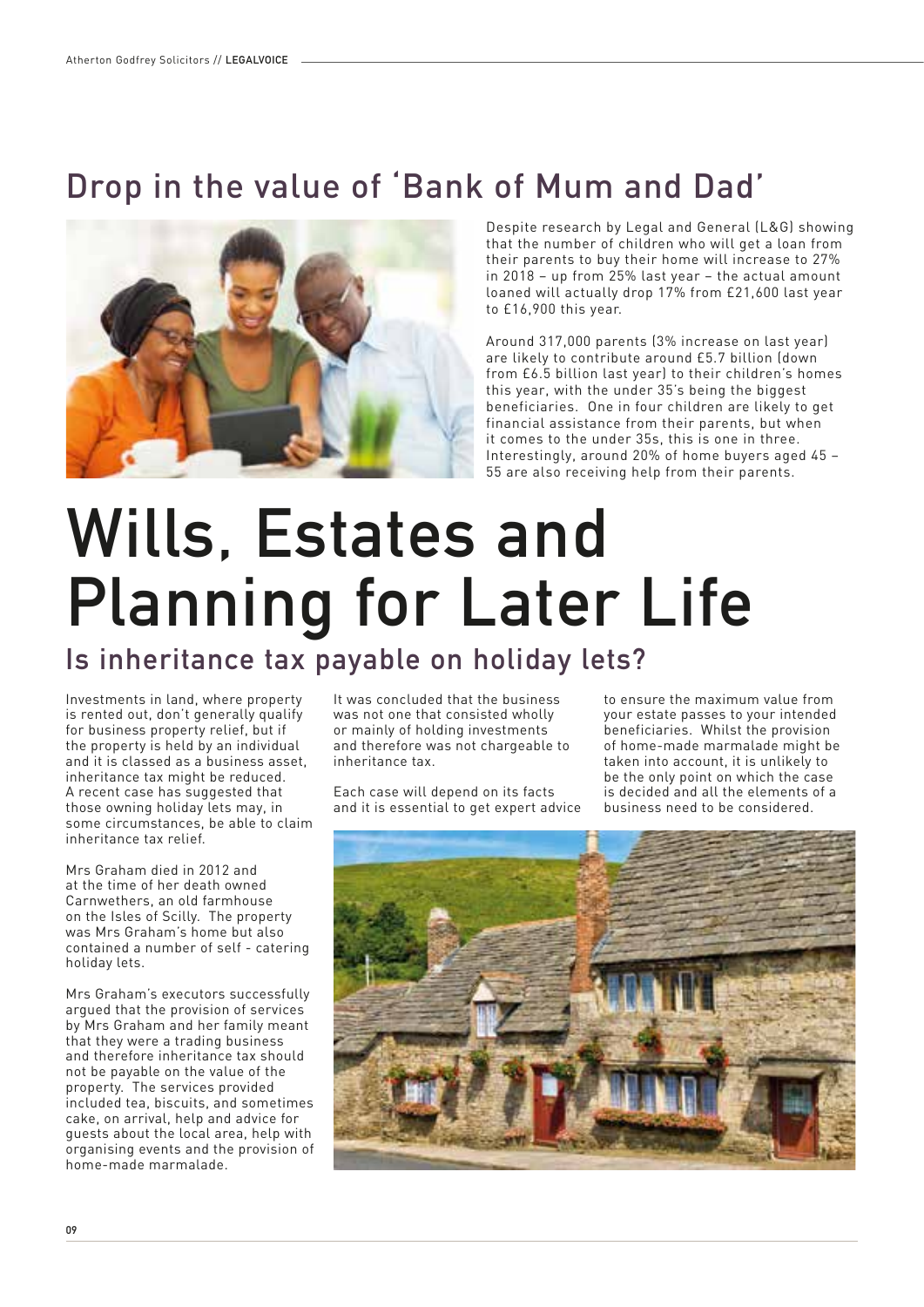#### Appointing a professional executor doesn't have to cost the earth!

Recent newspaper articles have highlighted extortionate charges made by some organisations, in particular banks, when they act as executors in a deceased's will. In some cases banks charge an administration fee of £1,500 plus 2.5% of the value of the estate. So for an estate worth £200,000 this would be £6,500.

Calculating fees by reference to the value of the estate does not reflect the amount of work undertaken by the executors. For example, the £200,000 could all be invested in one bank account and so the amount of work required by the executors is very little.

There are estates where the appointment of a professional executor is appropriate. For example, an individual may have no relatives or friends who they think would be willing, or able, to take on the role, the estate may have complex tax issues and the testator may be concerned that these are dealt with competently, or there may be family dynamics which mean a professional executor, who is impartial and has no emotional involvement in the estate, is the best option.

Will writing is not regulated, which means that a will can be written by anyone who can then appoint themselves as an executor. However, if you instruct Atherton Godfrey as executors, we are regulated by the Solicitors Regulation Authority and are bound to act in the client's best interests. Our professional code means that we must always give clients sufficient information

about the appointment of ourselves as executors and the related costs. We must also make clients aware that if a lay person is appointed as executor, they can engage the services of a professional to help with the administration of the estate.

Perhaps most importantly, our costs must be fair and reasonable. Where we act as executors, our costs are not calculated on a percentage basis. We only charge, on a time basis, for the work we undertake.



## Are we heading for an 'incapacity crisis'

A new study published by Solicitors for the Elderly has suggested that the UK is heading for an 'incapacity crisis'.

The number of people diagnosed with dementia in the UK is around 540,000. Including those not already diagnosed, this number is closer to 850,000. This has increased by more than 50% since 2005. It is estimated that there are over 12.9 million British residents over the age of 65 and vulnerable to developing future incapacity.

This has raised concerns that millions of people in the UK will not have appointed anyone to look after their affairs or health and welfare when they become incapable. Setting up a lasting power of attorney (LPA) is the only way that you can make sure that you have a say in who is appointed to look after your financial and medical affairs when you no longer can.

A property and affairs LPA gives your attorney the ability to make decisions about your finances, such as banking, pensions etc. and property, such as selling your house.

A health and welfare LPA allows them to make decisions about things such as your day to day care, medical treatment and where you live. Both LPAs require registration with the Office of the Public Guardian (OPG) before they can be used, but, whilst the property and affairs LPA can be acted upon whilst the donor still has capacity, the health and welfare LPA cannot – the donor must have lost capacity.

Despite the increase in people suffering from dementia, less than one million health and welfare LPAs have been registered with the OPG, which suggests that the majority of individuals at risk of dementia have not made proper arrangements for their future care.

Solicitors for the Elderly says that 'Nothing offers more protection than putting a health and welfare lasting power of attorney in place.'

If you want to set up an LPA, or just want a confidential discussion about LPAs and attorneys, contact our friendly experts now. We'll be happy to meet you and discuss your options.